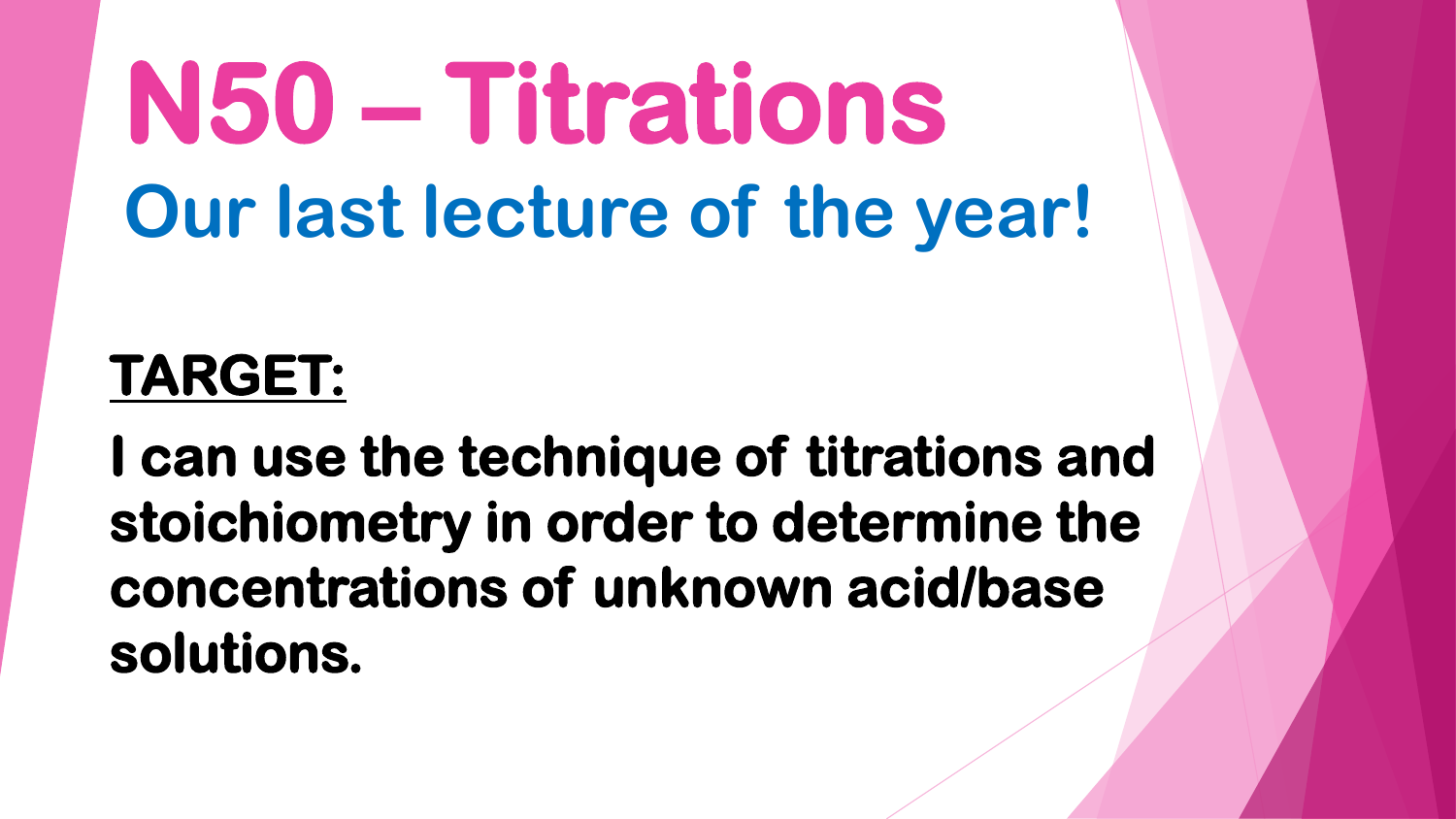# **What is titration?**

**A way to determine the concentration of an unknown substance.** 

- **Uses the fact that acids and bases react with each other in "neutralization reactions"**
- **At the point where the neutralization reaction is finished # moles Acid = # moles Base**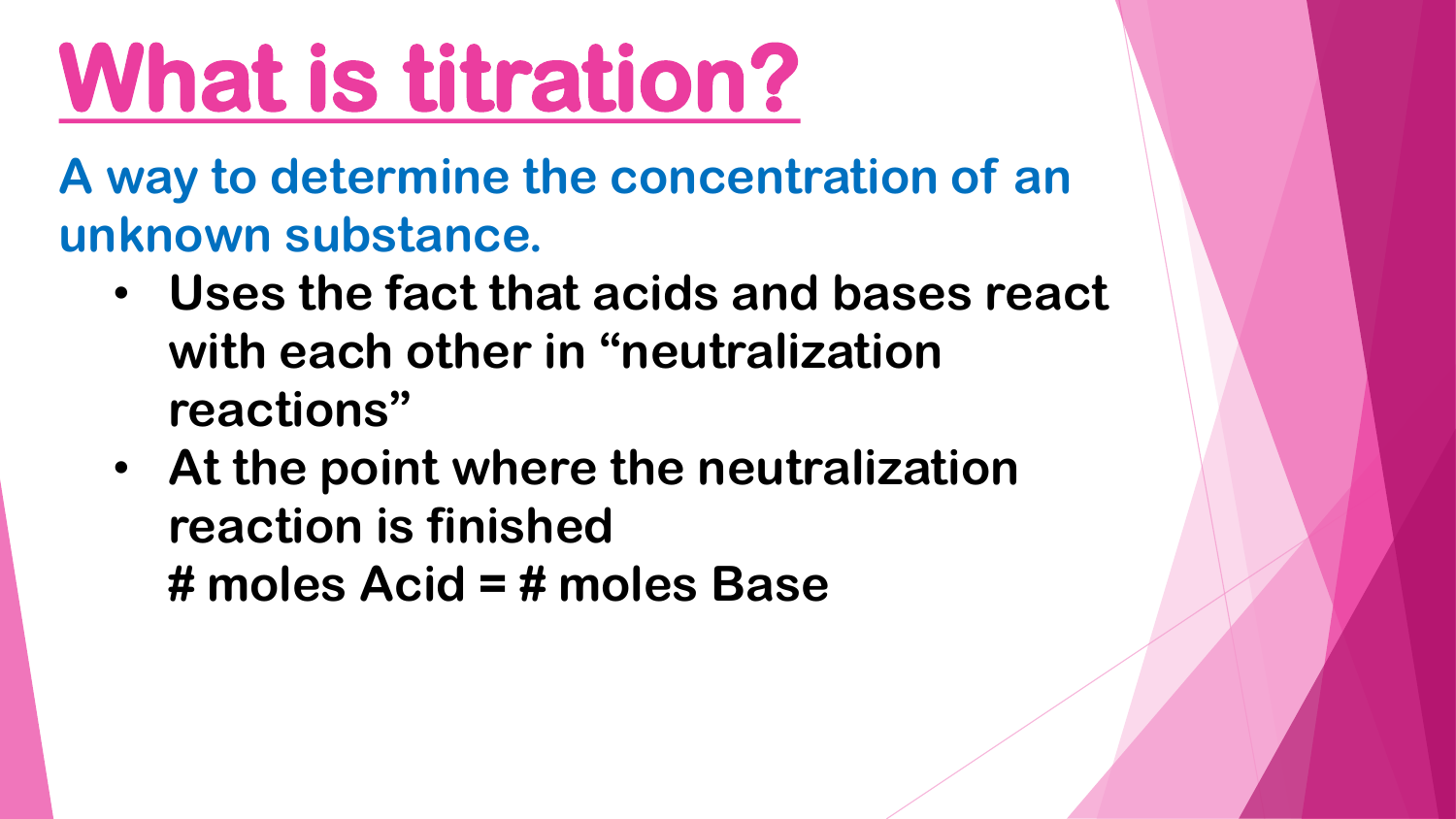# **What is titration?**

#### **Titrand**

**The unknown solution you are interested in**

#### **Titrant**

**The solution with the known concentration**

#### **End Point or Equivalence Point**

**The point at which all the titrand has reacted with the titrant.** 

**# Moles Acid = # Moles Base**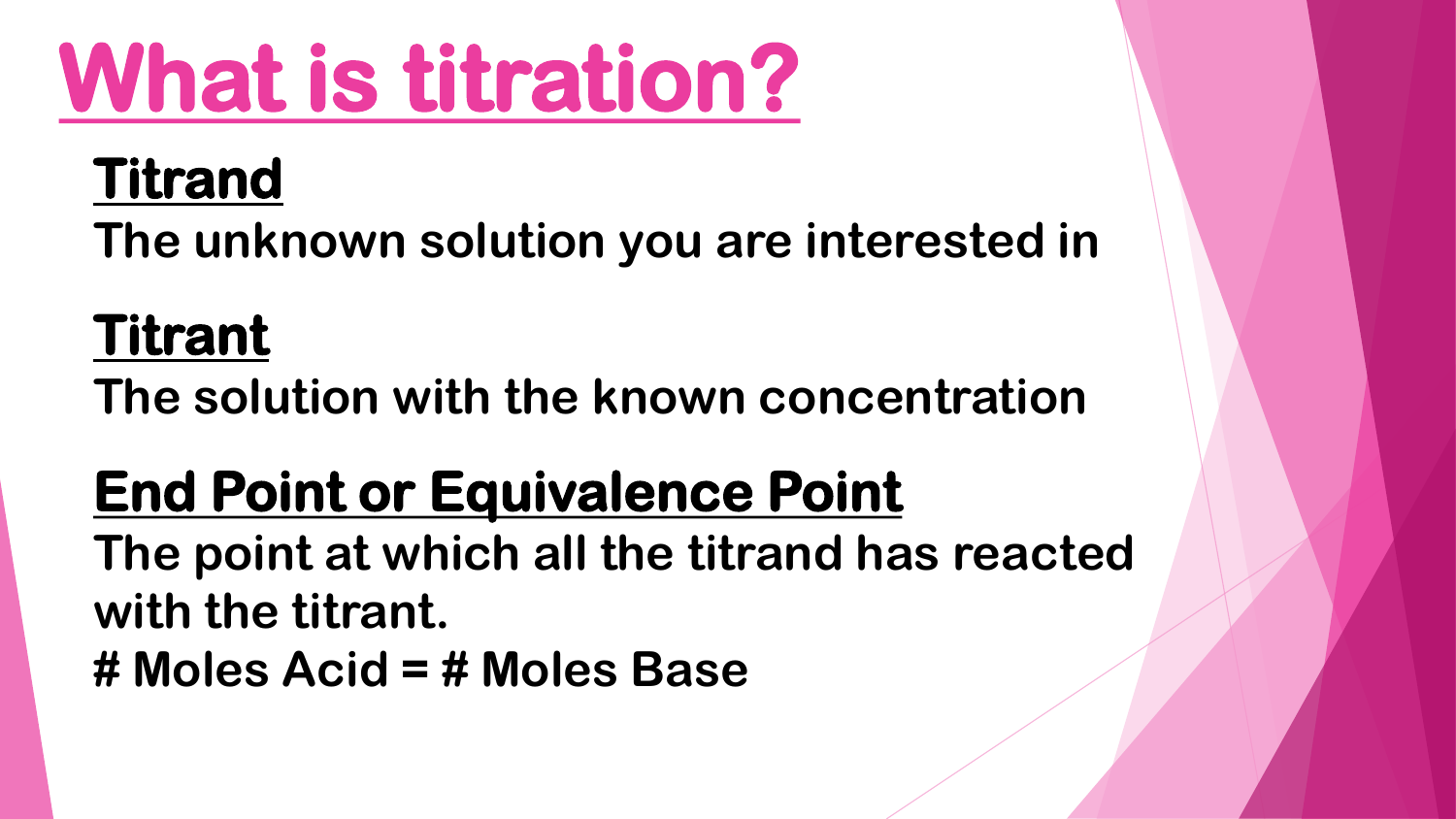### **Question #1: What is our titrand? What is our titrant?**

### **Titrand = HCl Titrant = NaOH**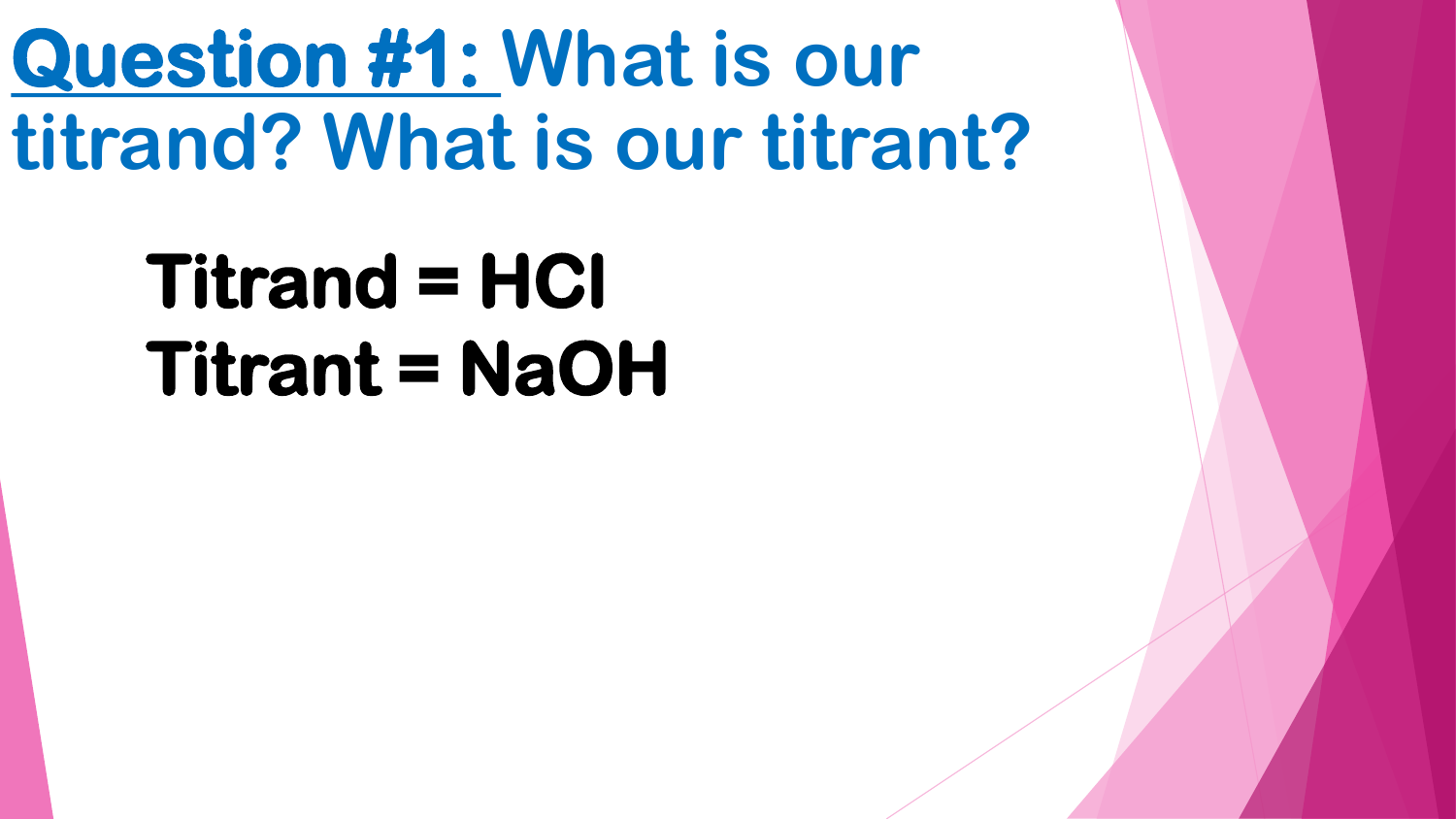## **How do you know you reached the end point?**

#### **Use an INDICATOR**

**Turns colors based on pH – can show you visually when you have reached the end point.**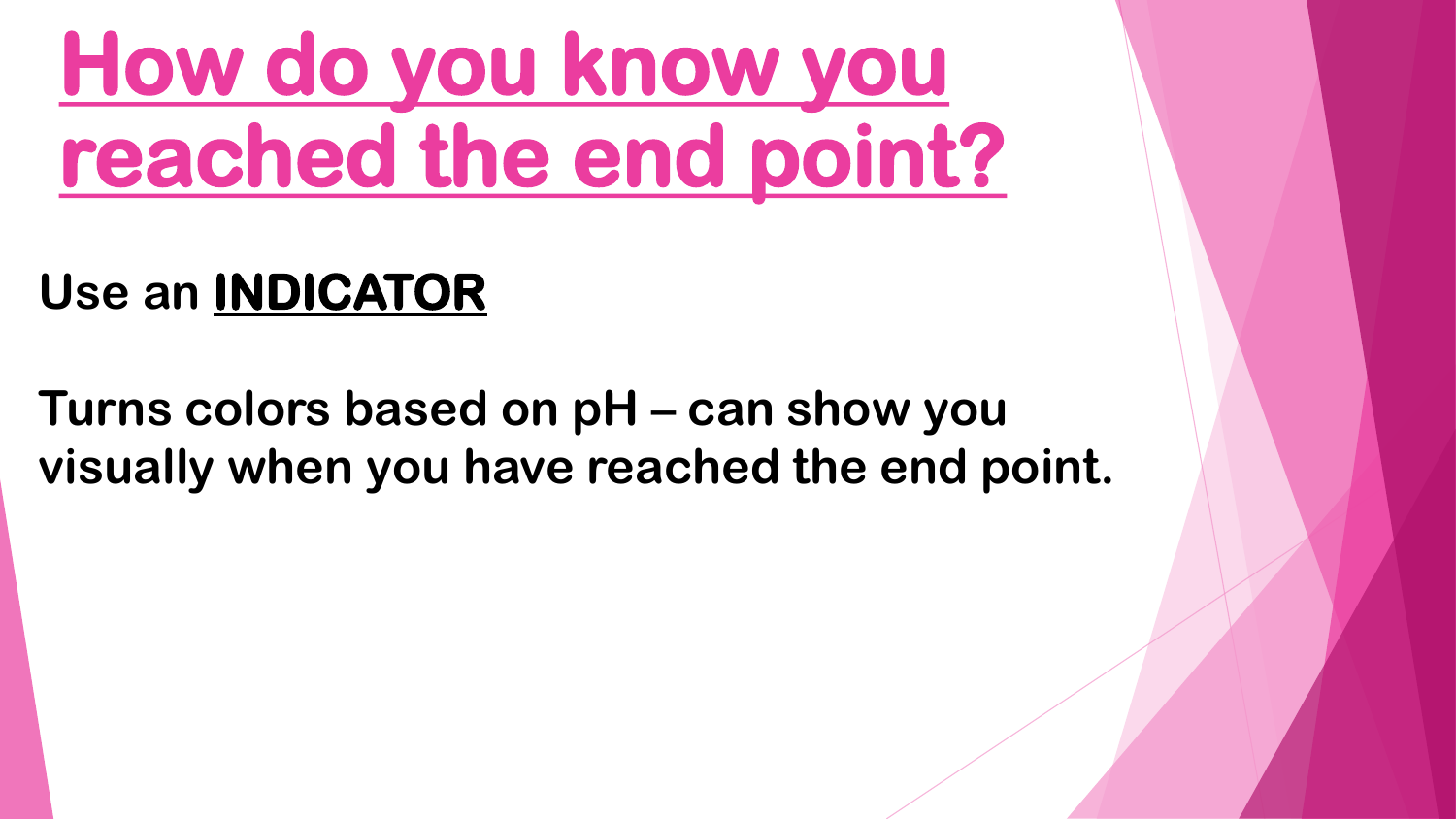# **Pick the right indicator!**

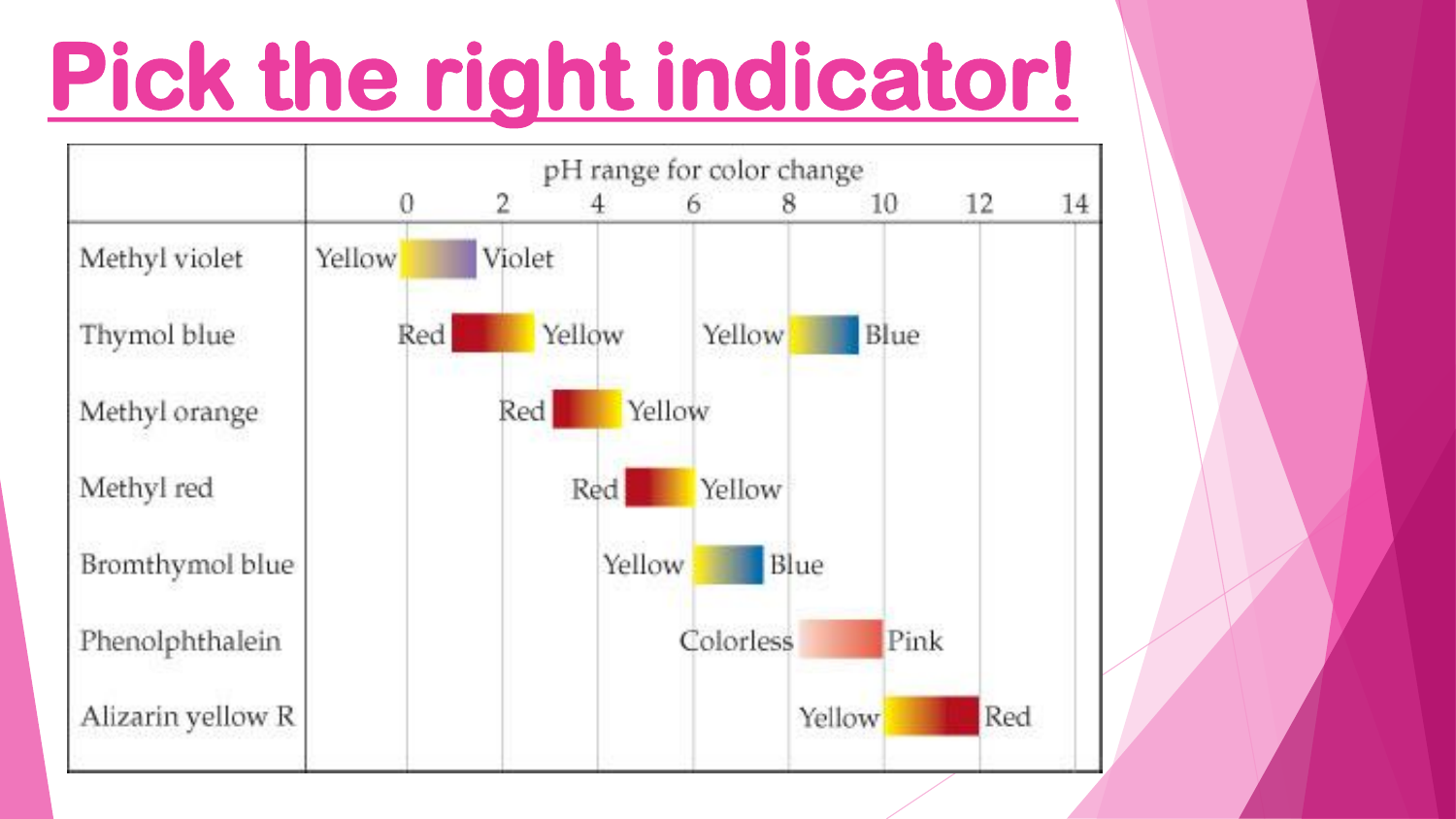#### **Question: Which indicator should we pick? Our unknown will be in the 8-10 range.**

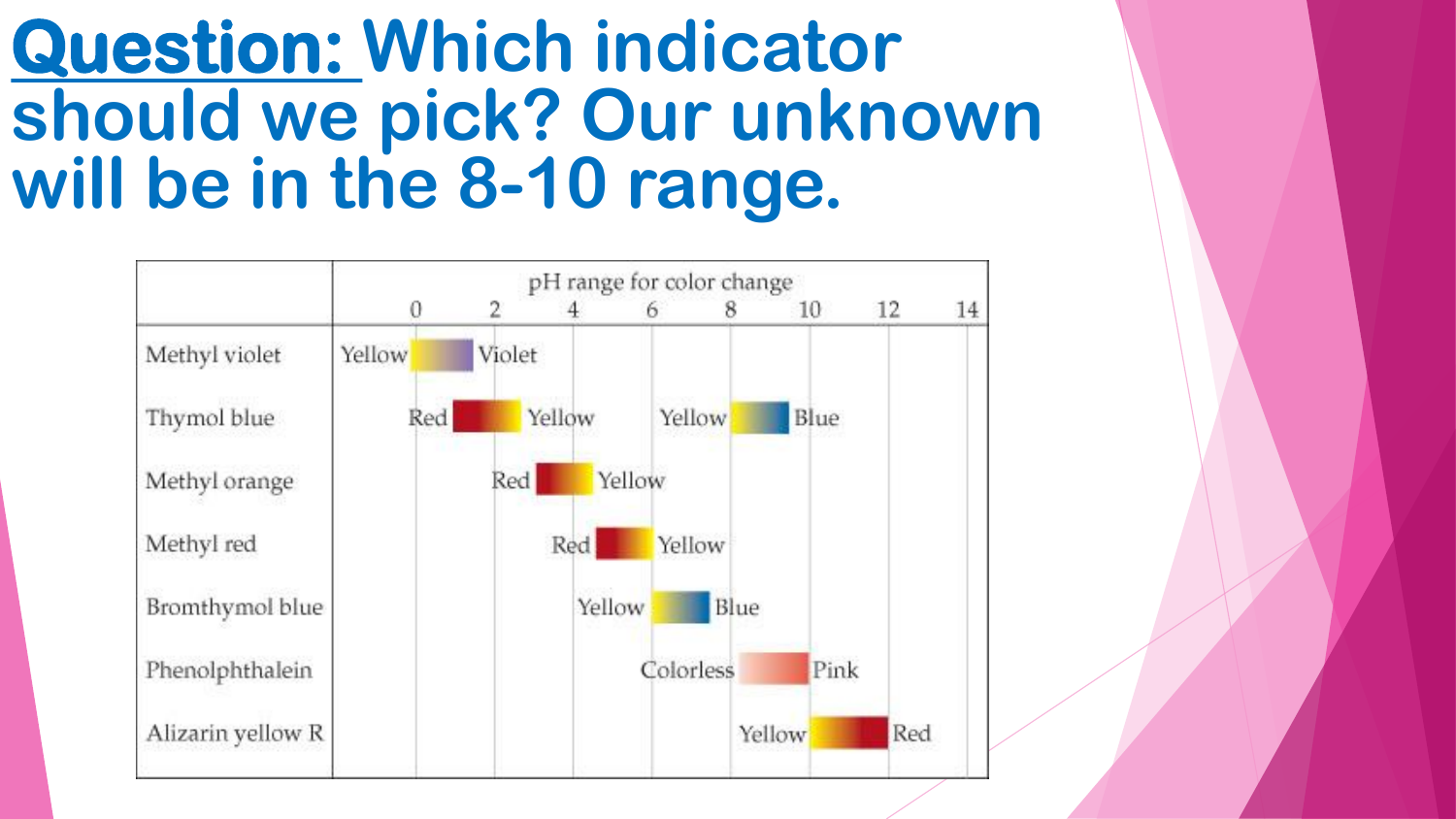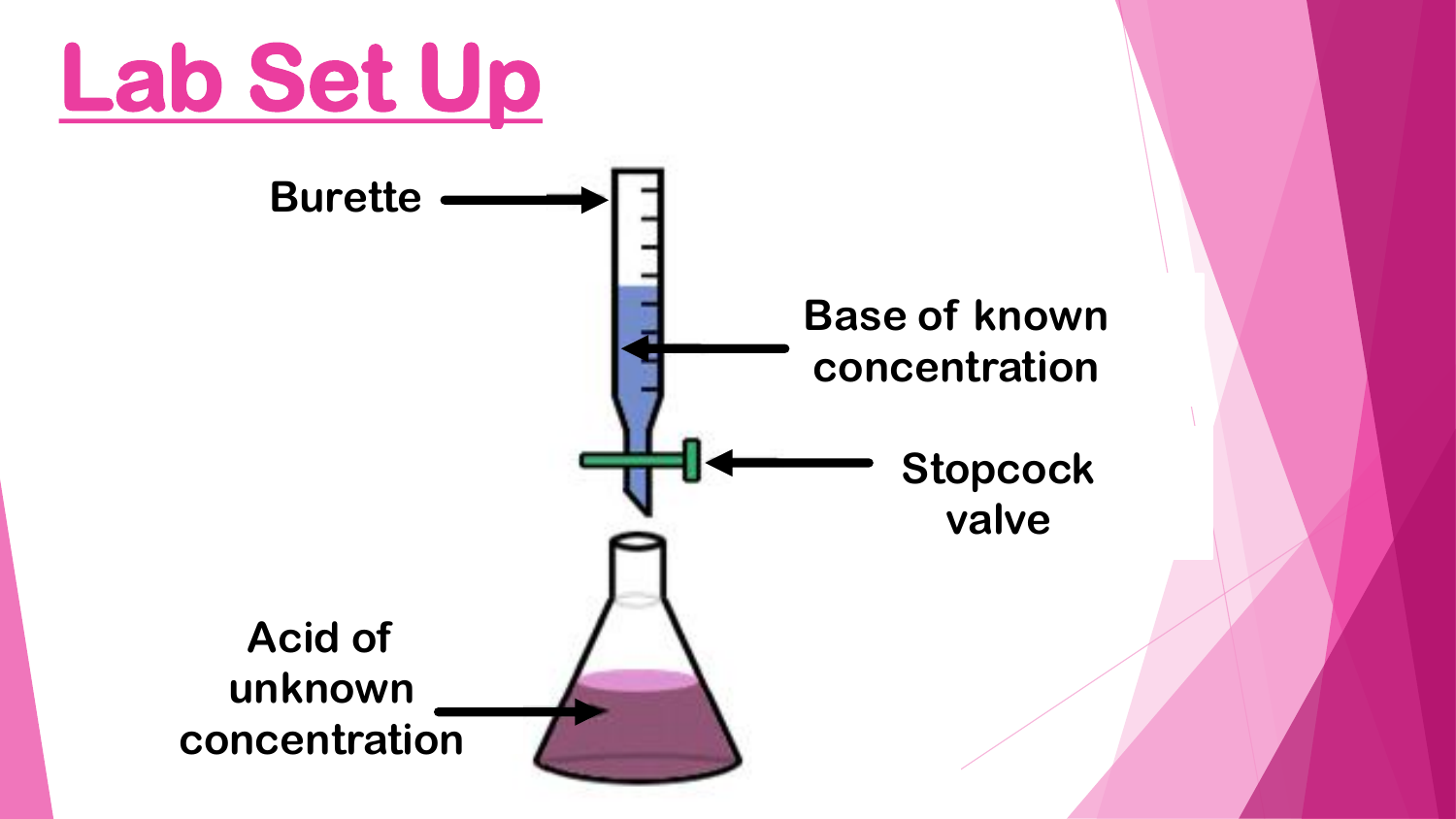## **Careful! Don't go too fast!**

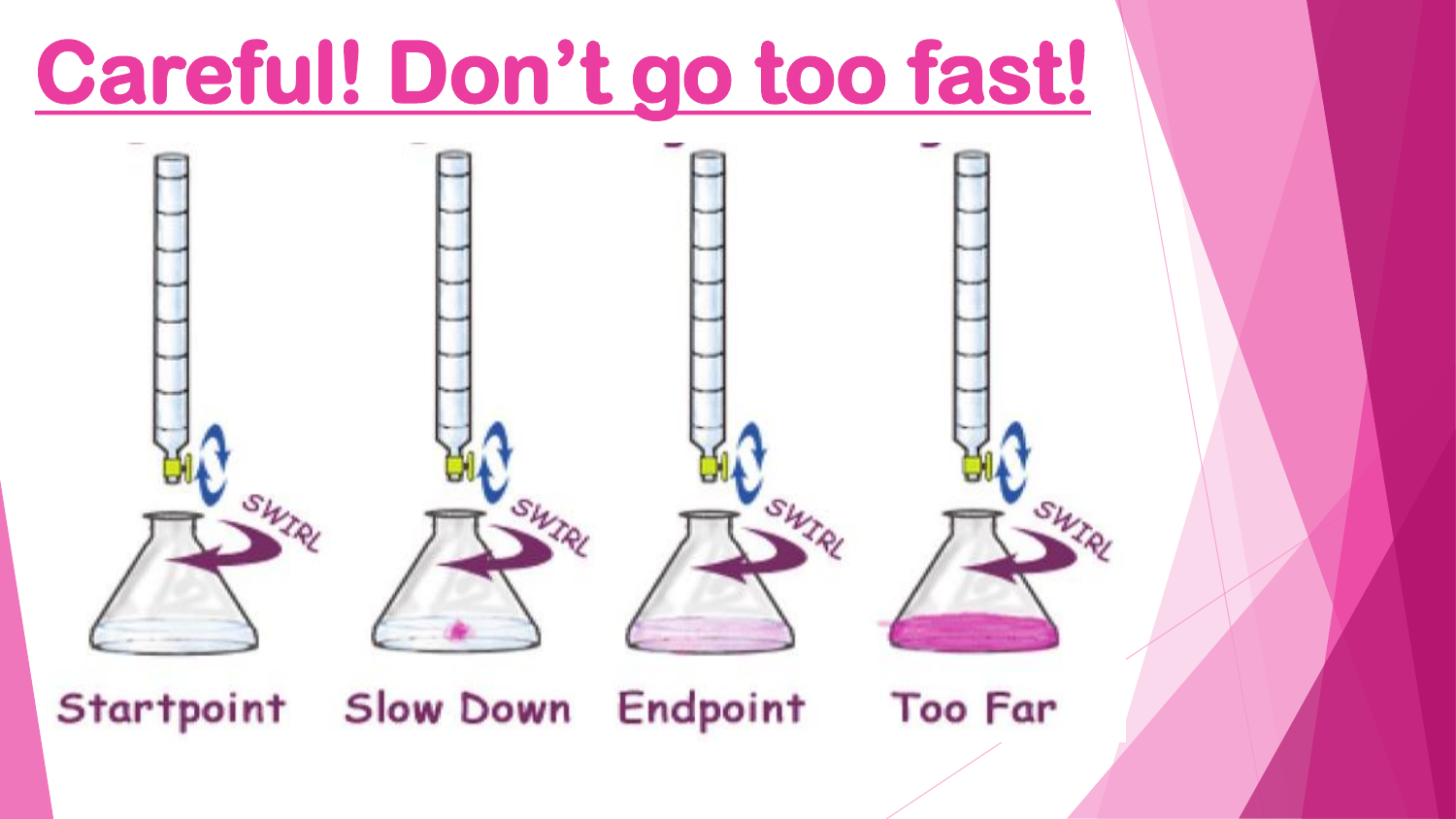# **Lab Set Up**

- 1) Make sure everything is rinsed with distilled water
- 2) Clamp burette into burette clamp onto a ring stand
- 3) Fill burette with NaOH with a known concentration
- 4) Put a beaker under burette and slowly open valve, letting some NaOH out until bottom of meniscus is reading at an easy to read value. Careful! Make sure that the entire tip of the burette is filled with NaOH.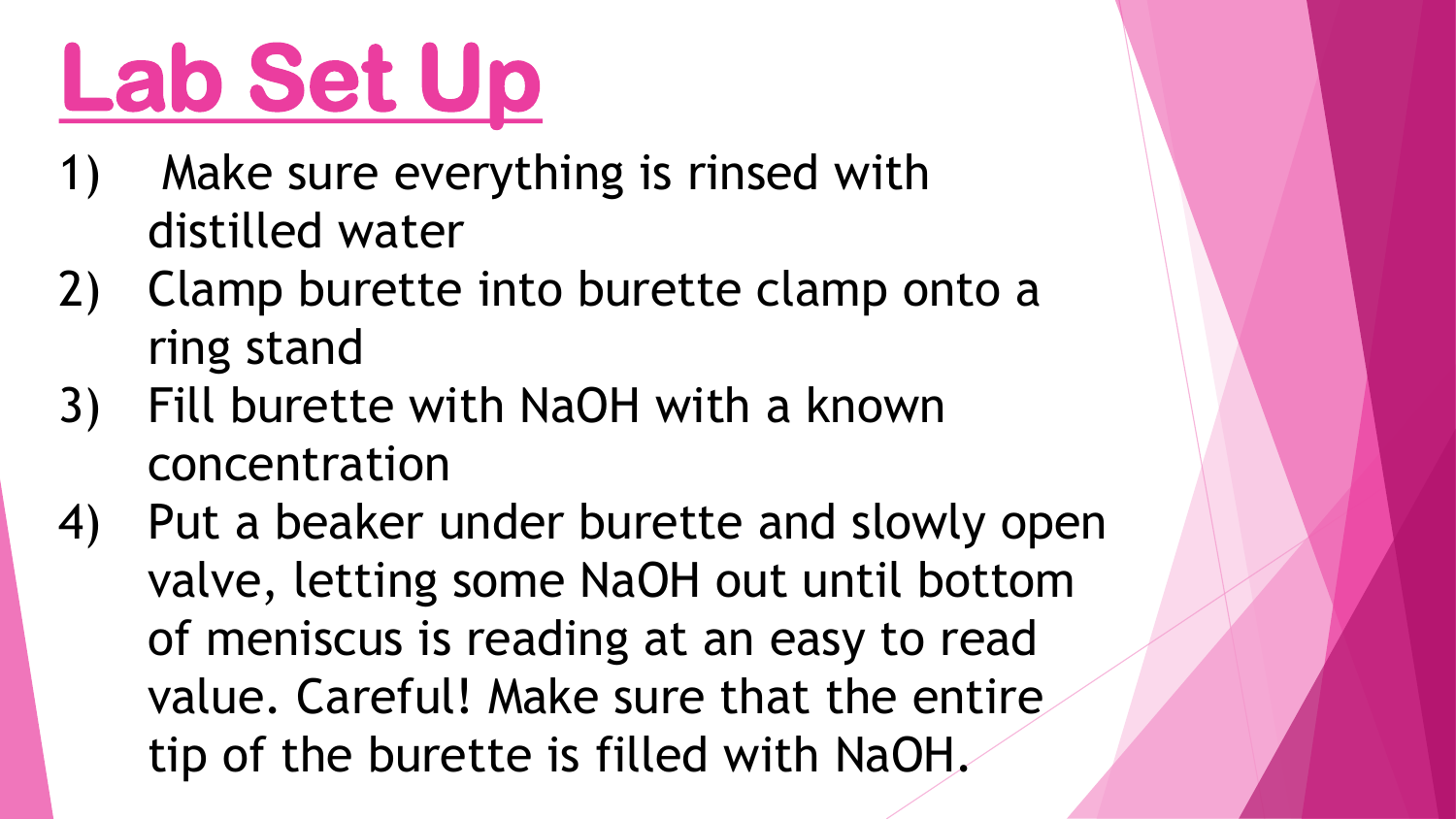# **Lab Set Up continued…**

- 5) Using a graduated cylinder, put a known volume of your titrand (unknown concentration) into an Erlenmeyer flask.
- 6) Add a small amount of appropriate indicator to the flask.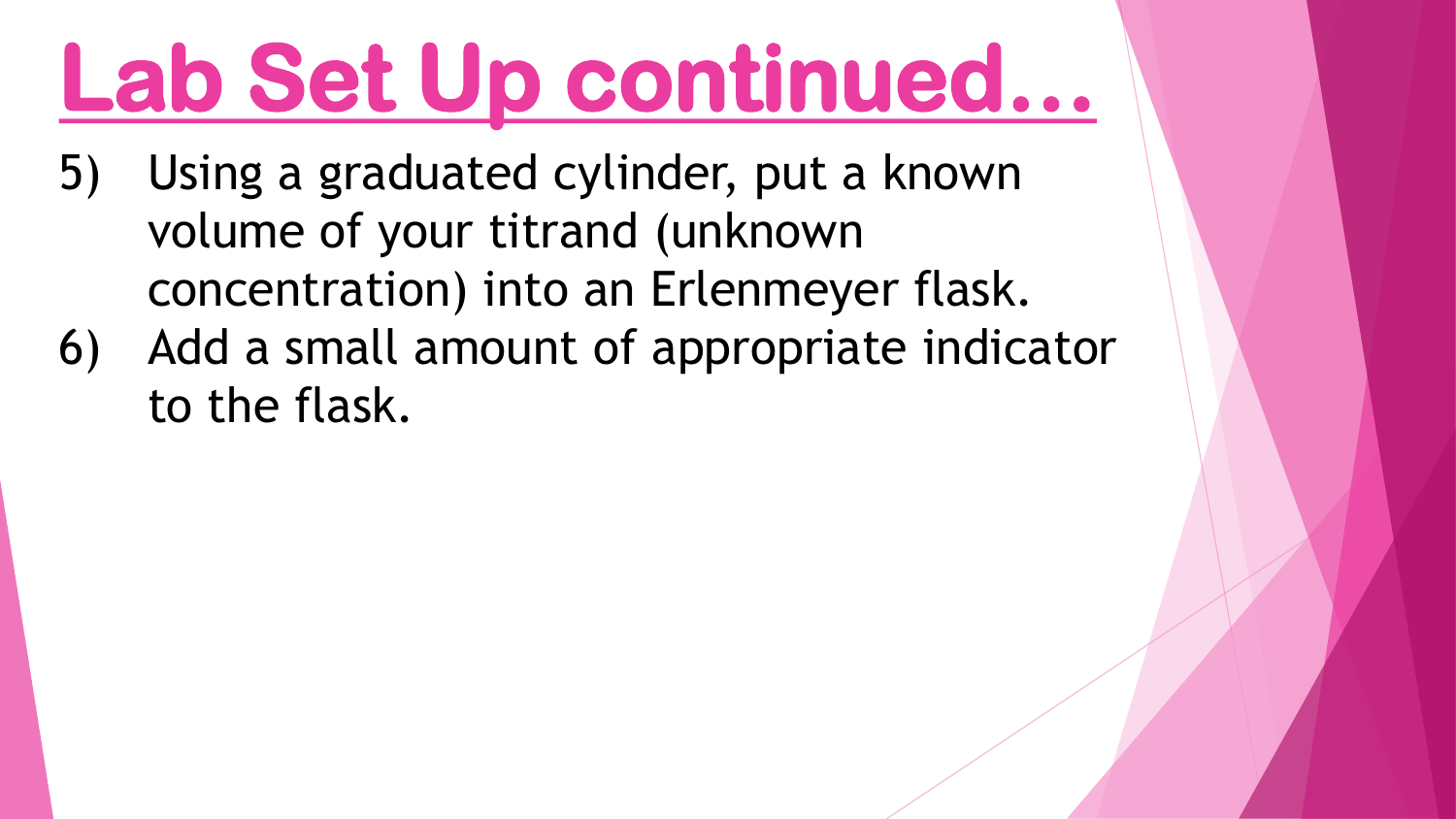# **Set up your lab station**

#### **Burette's are already clamped in for you, and filled with NaOH –not super safe to fill them, so I did it for you.**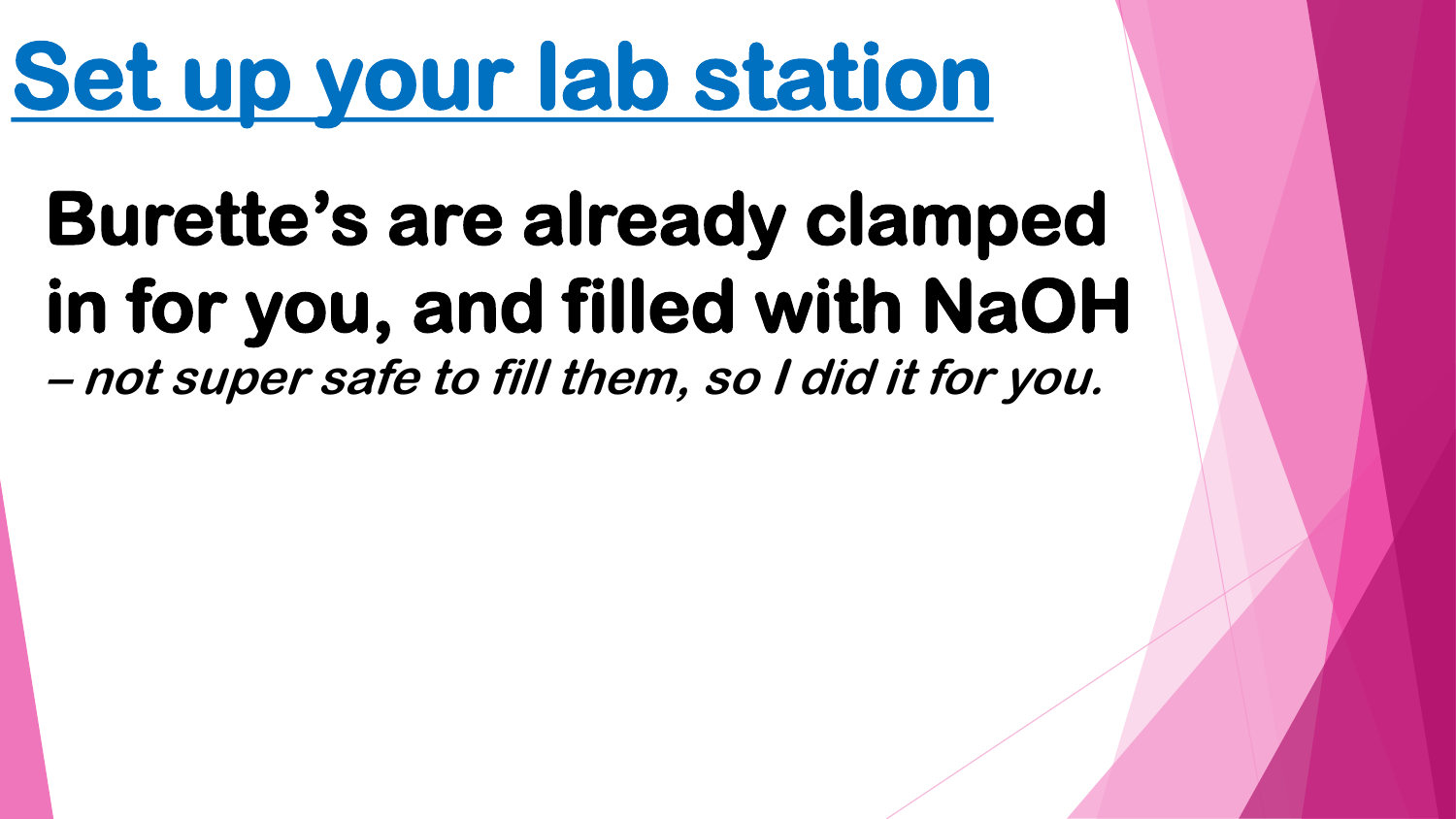## **How many trials to do?**

**Do FOUR trials (typically)**

**1 st Trial – Rough trial – "Quick and dirty" Just a rough estimate so you have an idea of when you need to start slowing down**

**2 nd – 4 th Trials – Real ones – Be careful!**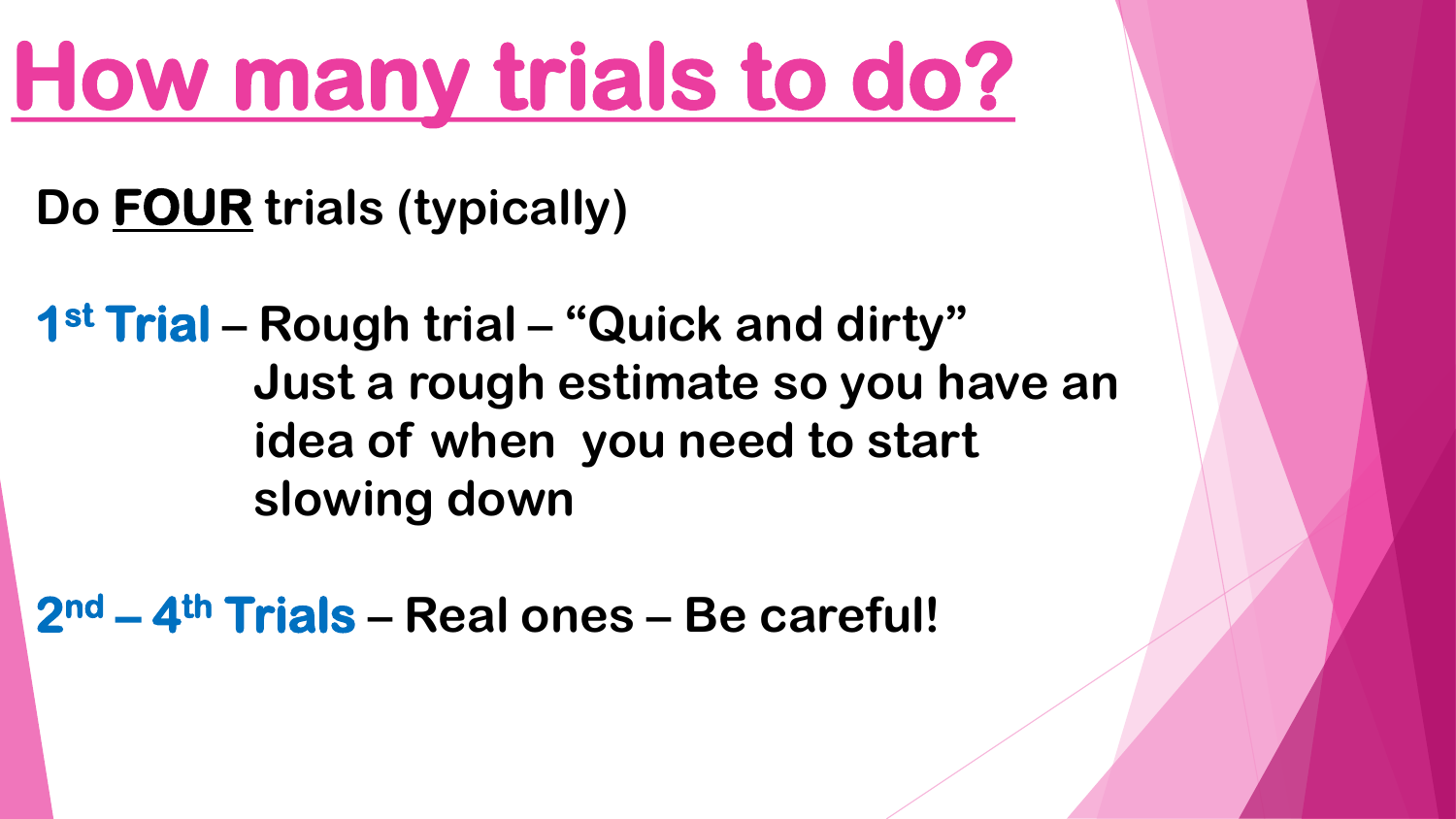## **Set up your Data Table**

|                                                  | <b>Titration of Unknown HCI Solution with Phenolphthalein</b> |          |                                |          |  |  |
|--------------------------------------------------|---------------------------------------------------------------|----------|--------------------------------|----------|--|--|
|                                                  | [ ] of Titrant:                                               |          | <b>Volume of Titrand Used:</b> |          |  |  |
|                                                  | <b>Rough Trial</b>                                            | Trial #1 | Trial #2                       | Trial #3 |  |  |
| <b>Burette</b><br><b>Starting</b><br>Volume (mL) |                                                               |          |                                |          |  |  |
| <b>Burette</b><br><b>Ending</b><br>Volume (mL)   |                                                               |          |                                |          |  |  |
| <b>Volume of</b><br><b>Titrant Used</b><br>(mL)  |                                                               |          |                                |          |  |  |

**Every group needs to do one rough trial, and each person will do a trial. Four people in a group = Four trials. Make the right number of columns in your table!**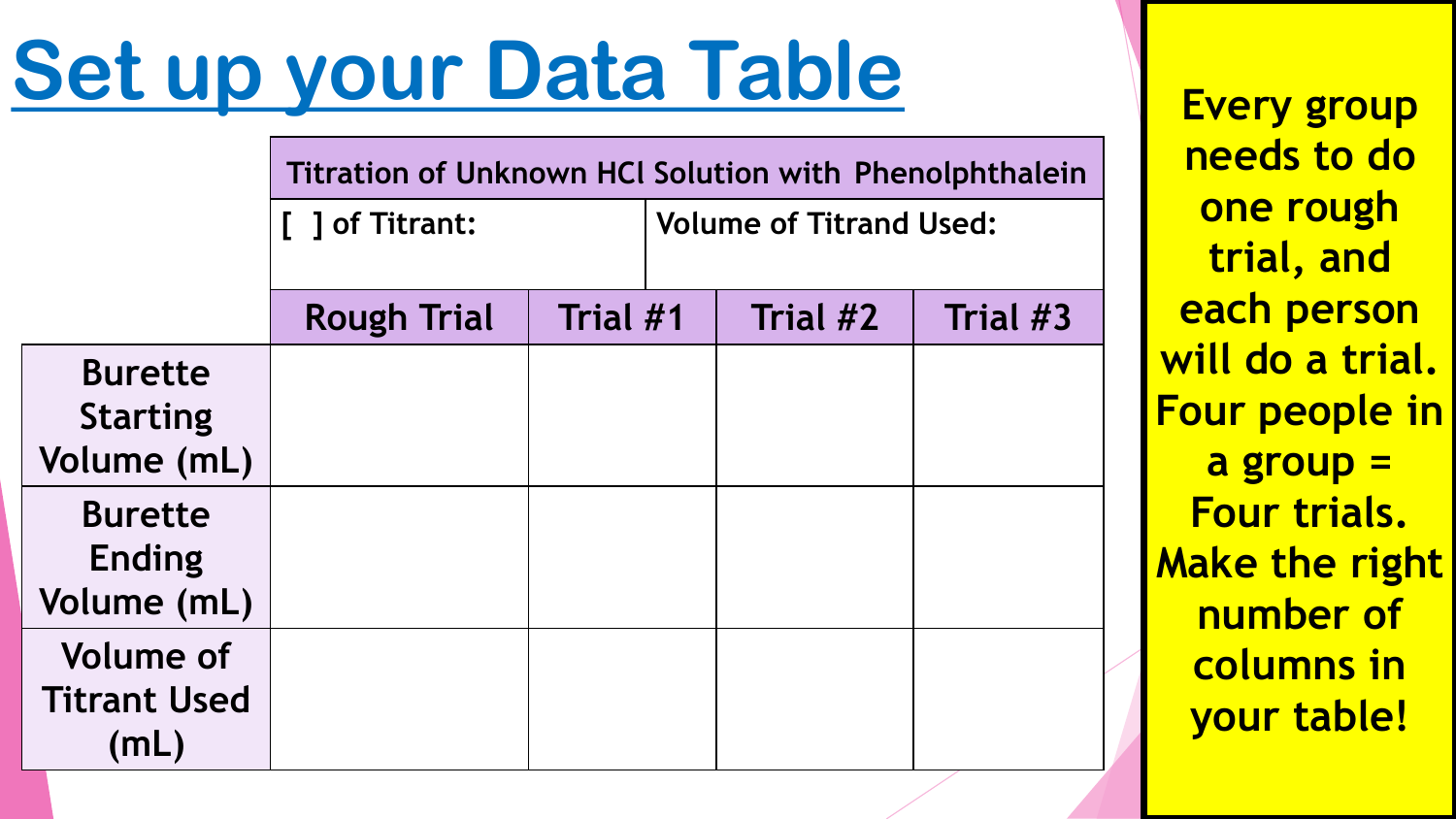## **Set up your Data Table**

|                                                  | <b>Titration of Unknown HCI Solution with Phenolphthalein</b> |          |                                |          |          |  |
|--------------------------------------------------|---------------------------------------------------------------|----------|--------------------------------|----------|----------|--|
|                                                  | [ ] of Titrant:                                               |          | <b>Volume of Titrand Used:</b> |          |          |  |
|                                                  |                                                               |          |                                |          |          |  |
|                                                  | <b>Rough Trial</b>                                            | Trial #1 |                                | Trial #2 | Trial #3 |  |
| <b>Burette</b><br><b>Starting</b><br>Volume (mL) |                                                               |          |                                |          |          |  |
| <b>Burette</b><br><b>Ending</b><br>Volume (mL)   |                                                               |          |                                |          |          |  |
| <b>Volume of</b><br><b>Titrant Used</b><br>(mL)  |                                                               |          |                                |          |          |  |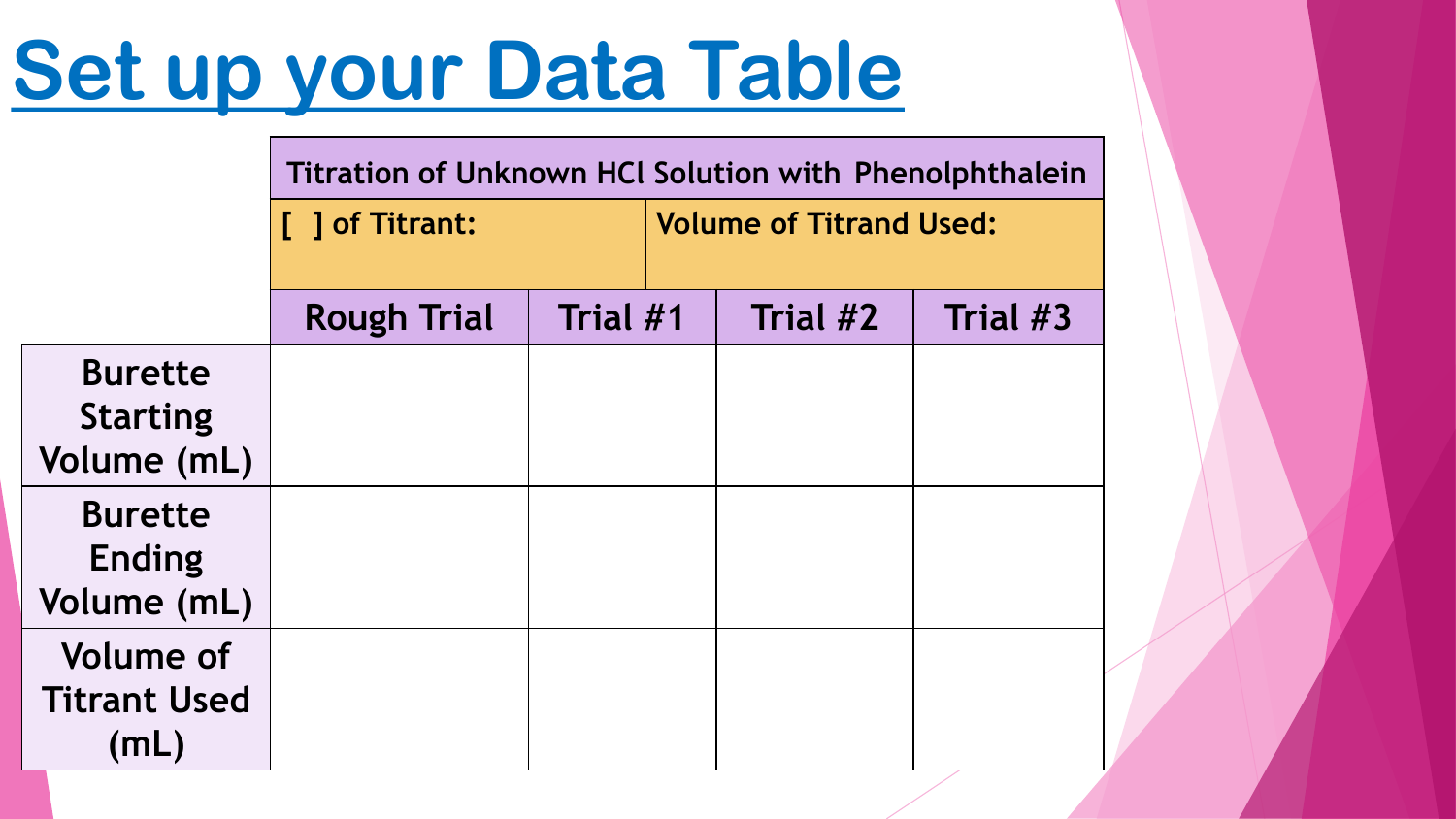## **Perform Rough Trial**

|                                                  | <b>Titration of Unknown HCI Solution with Phenolphthalein</b> |          |                                |          |          |  |
|--------------------------------------------------|---------------------------------------------------------------|----------|--------------------------------|----------|----------|--|
|                                                  | [ ] of Titrant:                                               |          | <b>Volume of Titrand Used:</b> |          |          |  |
|                                                  | <b>Rough Trial</b>                                            | Trial #1 |                                | Trial #2 | Trial #3 |  |
| <b>Burette</b><br><b>Starting</b><br>Volume (mL) |                                                               |          |                                |          |          |  |
| <b>Burette</b><br><b>Ending</b><br>Volume (mL)   |                                                               |          |                                |          |          |  |
| <b>Volume of</b><br><b>Titrant Used</b><br>(mL)  |                                                               |          |                                |          |          |  |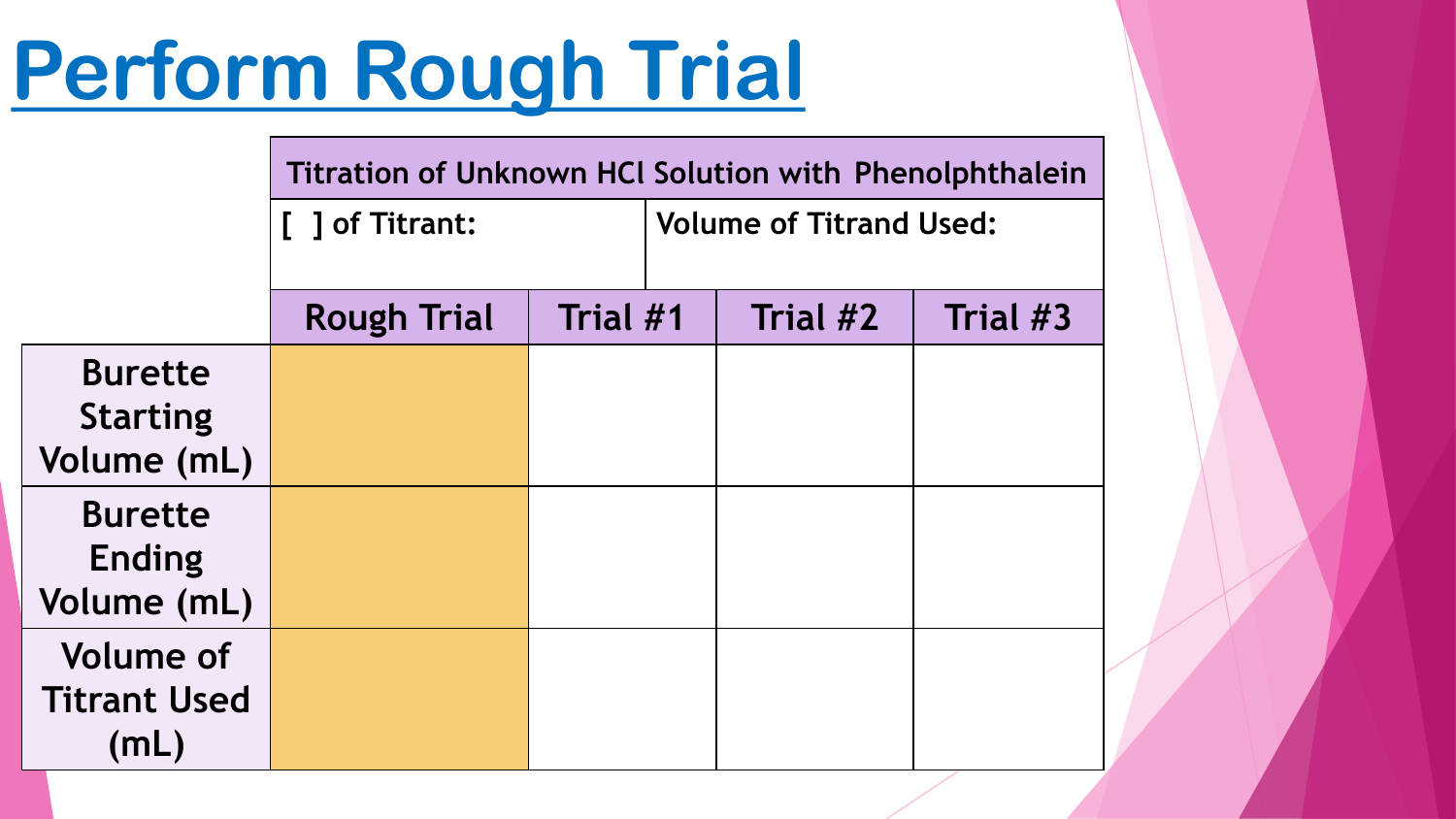## **Each person does their trial**

|                     | <b>Titration of Unknown HCI Solution with Phenolphthalein</b> |          |                                |          |          |
|---------------------|---------------------------------------------------------------|----------|--------------------------------|----------|----------|
|                     | [ ] of Titrant:                                               |          | <b>Volume of Titrand Used:</b> |          |          |
|                     |                                                               |          |                                |          |          |
|                     | <b>Rough Trial</b>                                            | Trial #1 |                                | Trial #2 | Trial #3 |
| <b>Burette</b>      |                                                               |          |                                |          |          |
| <b>Starting</b>     |                                                               |          |                                |          |          |
| Volume (mL)         |                                                               |          |                                |          |          |
| <b>Burette</b>      |                                                               |          |                                |          |          |
| <b>Ending</b>       |                                                               |          |                                |          |          |
| Volume (mL)         |                                                               |          |                                |          |          |
| <b>Volume of</b>    |                                                               |          |                                |          |          |
| <b>Titrant Used</b> |                                                               |          |                                |          |          |
| (mL)                |                                                               |          |                                |          |          |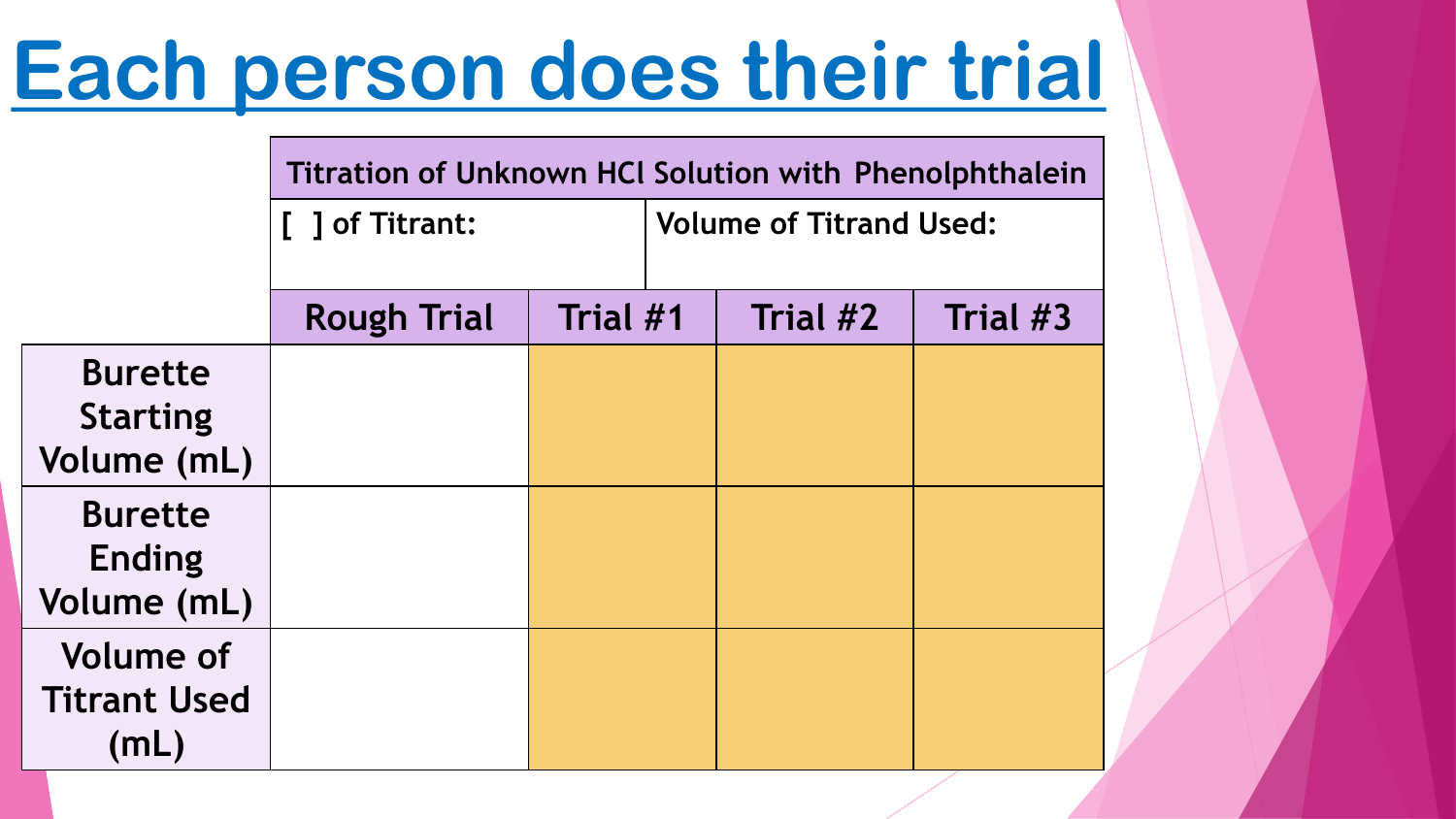**Calculate how many moles of NaOH you used** 

**Moles used = Volume x Concentration**

#### **Moles = L x mol L Moles NaOH = x mL 1L Y mol** 1000 mL 1 L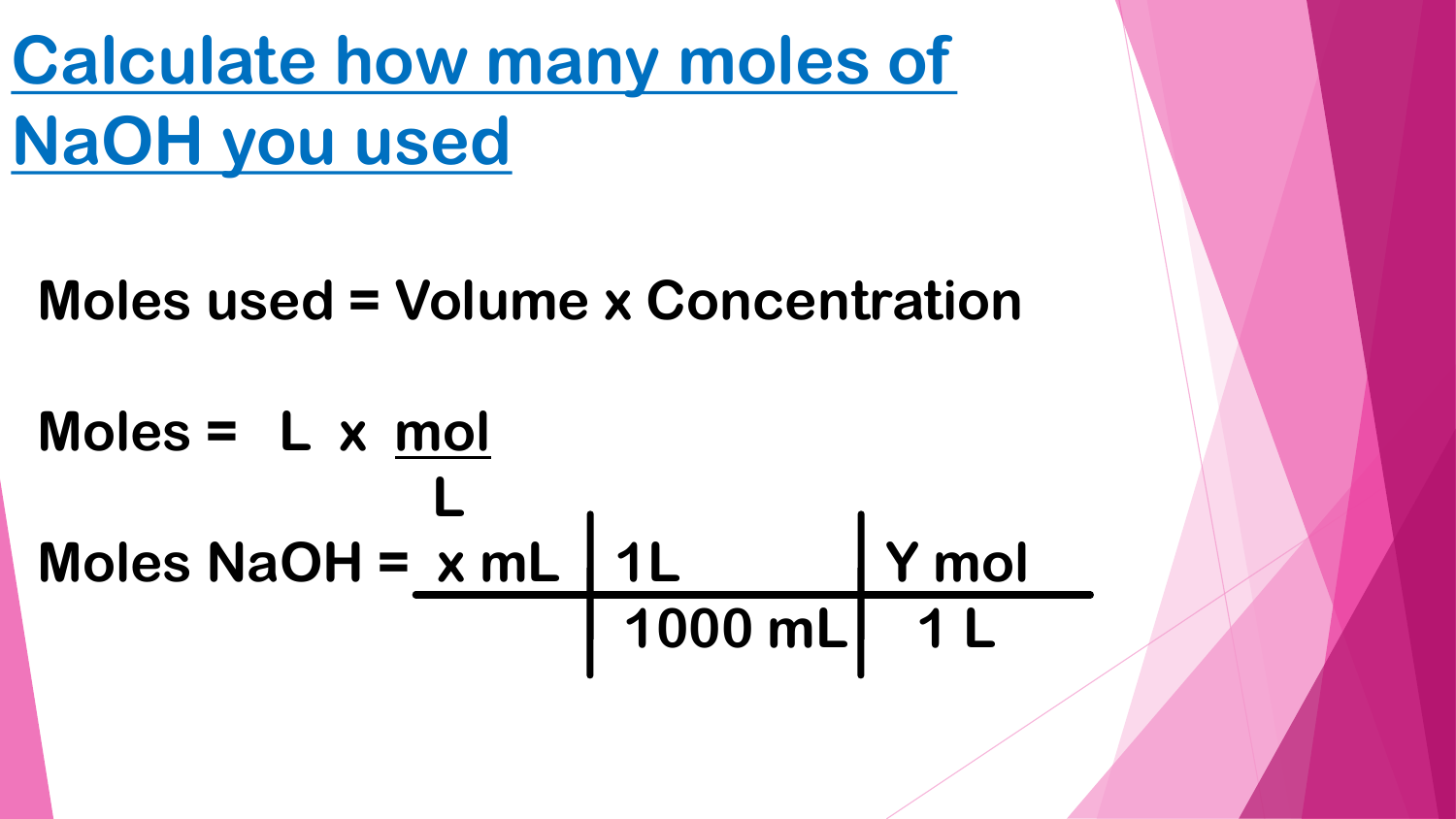**Calculate the unknown concentration of the acid**

 $At$  End Point  $\rightarrow$  Moles NaOH = Moles HCl

**Moles used = Volume x Concentration**

**Moles NaOH used = L Acid x mol Acid (same as mol acid!) L**